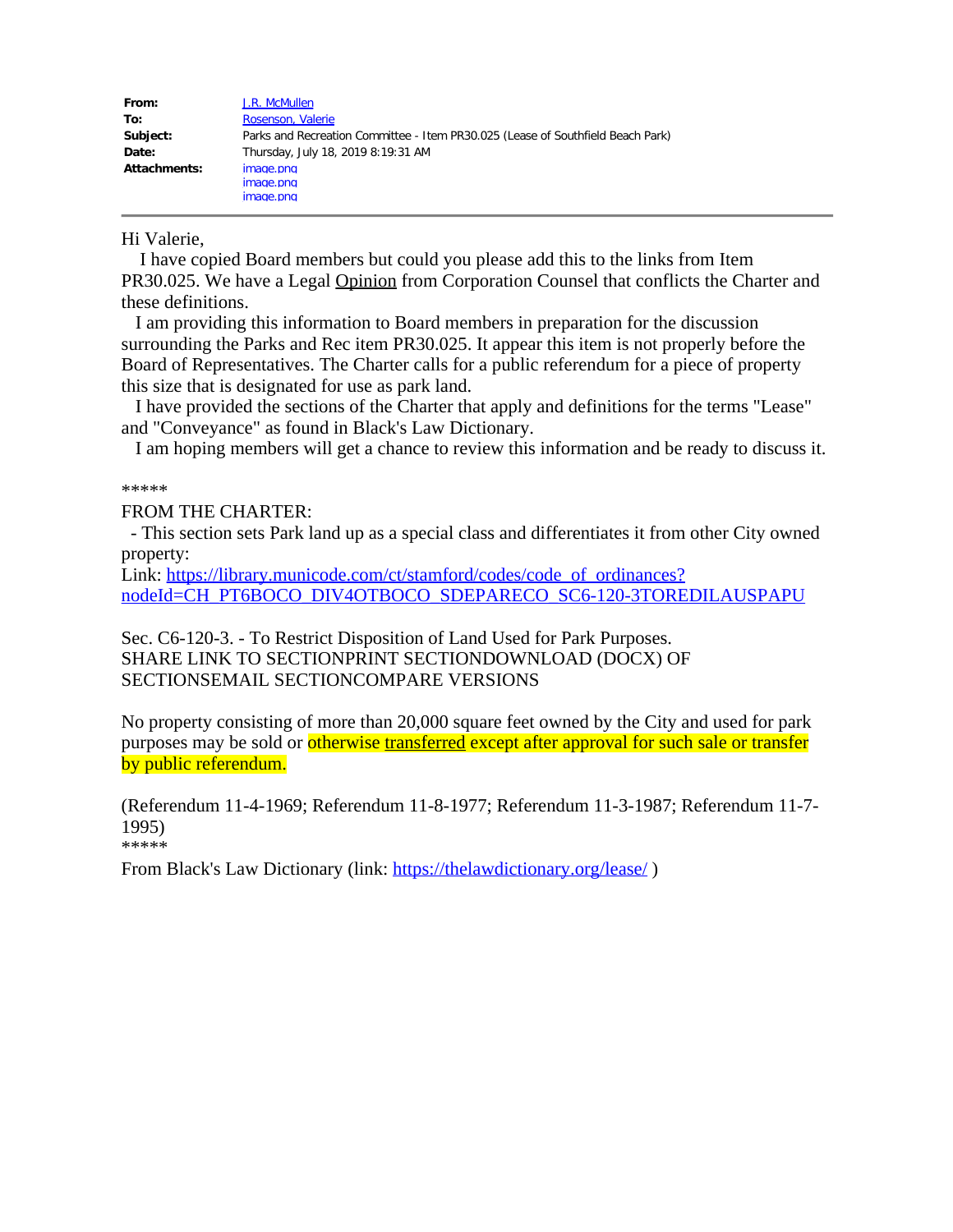# The Law Dictionary

Featuring Black's Law Dictionary Free Online Legal Dictionary 2nd Ed.

 $\overline{B}$  $\overline{c}$  $\overline{D}$ E  $G \overline{\mathbf{N}}$  $\overline{Q}$ **US Law** T. M  $\Omega$ p  $\mathbb{R}$ s T.  $Z -$ La

## What is LEASE?

A conveyance of lands or tenements to a person for life, for a term of years, at will, in consideration of a return of rent some other recompense. The person who so conveys such lands or tenements is termed the "lessor," and the person to whom they are conveyed, the "lessee;" and when the lessor so conveys lands or tenements to a lessee, he is said to lease, demise, or let them. 4 Cruise, Dig. 5S. A conveyance of any lands or tenements, (usually in consideration of rent or other annual recompense,) made for life, for years, or at will, but always for a less time than the lessor has in the premises; for, if it be for the whole interest, it is more properly an assignment than a lease. 2 Bl. Comm. 317; Shep. Touch. 266; Watk. Con v. 220. And see Sawyer v. Hansen, 24 Me. 545; Thomas v. West Jersey R. C., 101 U. S. 78, 25 L. Ed. 050; Jackson v. Harsen, 7 Cow. (N. Y.) 326, 17 Am. Dec. 517; Lacey v. Newcomb, 95 Iowa, 287, 63 N.W. 704; Mayberry v. Johnson, 15 N.J. Law, 121; Milliken v. Faulk, 111 Ala. 658, 20 South. 594; Craig v. Summers, 47 Minn. 189, 49 N. W. 742, 15 L. R. A. 236; Harley v. O'Donnell, 9 Pa. Co. Ct. R. 56. A contract in writing, under seal, whereby a person having a legal estate in hereditaments, corporeal or incorporeal, conveys a portion of his interest to another, in consideration of a certain annual rent or render, or other recompense. Arclib. Landl. & Ten. 2. "Lease" or "hire" is a synallagmatic contract, to which consent alone is sufficient, and by which one party gives to the other the enjoyment of a thing, or his labor, at a fixed price. Civil Code La. art. 2669. When the contract is bipartite, the one part is called the "lease," the other the "counterpart." In the United States, it is usual that both papers should be executed by both parties; but in England the lease is executed by the lessor alone, and given to the lessee, while the counterpart is executed by the lessee alone, and given to the lessor.

#### \*\*\*\*\*

From Black's Law Dictionary (link: <https://thelawdictionary.org/ordinary-conveyance/>)

# The Law Dictionary

Featuring Black's Law Dictionary Free Online Legal Dictionary 2nd Ed.



## What is **ORDINARY CONVEYANCE?**

The term used for the **transferring** of property that is carried out voluntarily and not by a court order.

#### \*\*\*\*\*

From Black's Law Dictionary (link: <https://thelawdictionary.org/bundle-of-rights-theory/>) ( Which of these rights is most important to the resident owners of our park land? Which rights are being transferred away from them? )